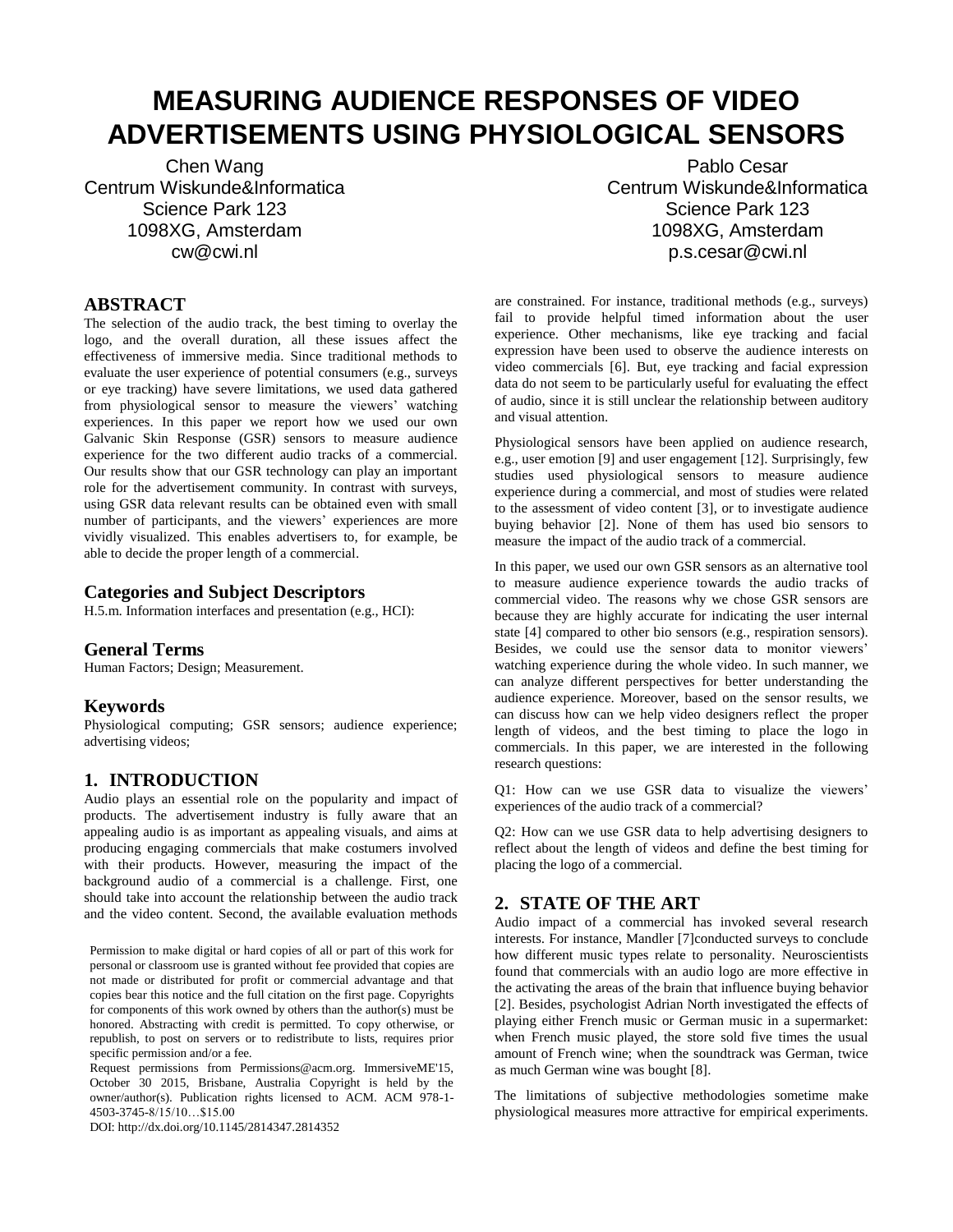For instance, subjects may not remember how they actually felt, and may not be able to articulate how they feel, or if they can articulate their feelings they often describe them in a non-extreme manner, therefore making statistical analysis difficult [\[10\].](#page-3-6) Therefore, physiological measures are extremely valued for being unobtrusive and therefore able to continually monitor the experience of the users without distracting him/her from their primary task.

Nevertheless, physiological measures in some cases are still dependent on subjective measurements. For instance, in order to understand the actual values from the sensors, we need some subjective user response (from interviews, questionnaires or from recordings of the session). The methodology is as follows: we first need to discover the patterns (e.g., GSR response to subjectively defined stimuli). Second, we use subjective reports to adequately classify their experience (or emotion) as positive or negative [\[13\]\[5\]](#page-3-7) .

# **3. METHODOLOGY**

## **3.1 Apparatus**

We built 15 GSR sensor nodes (sample rate: 50Hz) by using the open source Jeenode board (a clone of Arduino with a RF12 wireless module integrated) (Figure 1). The GSR sensors were built by using an operational trans conductance amplifier (OTA) and a low-pass filter (LPF), where an OTA circuit followed by a  $2^{nd}$  order low pass Butterworth filter and the bandwidth of an LPF was cut at 0 -5Hz. After successful tested the GSR circuit in the lab experiments (e.g., watching videos), we asked the factory to produce the printed circuit boards (PCB) based on the interface requirements of the Jeenode boards (Figure 1: the right). In such manners, we can easily integrate the whole GSR system into a 3D printed box, which can be worn around the neck of the user. During the experiment, all the nodes sent the packets at different time slots to a sink node, which was connected to a laptop (Figure 1: the left).



**Figure 1: The GSR sensors (the left); The produced GSR sensors and the Jeenode board (the right)**

# **3.2 Experimental Design**

The commercial from Starbucks, called "What Do You Want 5 Minutes Of", was selected for the experiments (87

seconds). We replaced the original music (no narrative) by two different types of audio background: the up-tempo music (audio B) versus the ballad music (audio C). We presented the same video under three conditions (muted audio, audio B and audio C) to the same group users. The purpose of this design was to prevent the content of the commercial to affect the results. We first presented the video with muted music to all users, so that we could compare the results for the two different scenarios. After each video was played, there was a half hour break, so that we minimized the ordering influence on users (the video C was after the video B). There were pre (one time) and post questionnaires (two times) provided before and after each video.

# **3.3 Questionnaires**

A pre-questionnaire and two post-questionnaires were provided before and after each video. Questions in the prequestionnaire were mainly about the type and intensity of the emotions they had experienced during the day, and how much video design experience they had. The majority of the questions in the post-questionnaires dealt with their engagement, such as enjoyment, likeness, and the motivation to purchase the product. The questions were in the form of "Graphic Rating Scales". The line measured 100 mm and responses were measured to 1mm accurate.

# **3.4 Participants**

We invited participants from one Chinese University: 8 females (Mean age  $= 21$ , SD  $= 2.08$ ) and 7 males (Mean age =  $21.17$ , SD = 1.47) attended the experiment. Before the experiment, all of them signed a consent form, and received a small gift after the experiment. None of them have seen the tested video before.

# **3.5 Methods**

In the sensor data analysis, we used Analysis of Variance (ANOVA) to test whether there was a significant statistical difference on the SCL (skin conductance level) of the audience GSR data between the two test videos (B and C). All the assumptions related to ANOVA test were checked during the analysis of the data.

In the analysis of SCL, we normalized the GSR arousal level (see Figure 5) by using the first GSR reading as the base line [\[11\].](#page-3-8) This way we can calculate the level of skin arousal induced by watching the videos.

Figure 2 describes the different steps of the algorithm to compute the phasic changes of the SCR (skin conductance response), which is adapted from the paper [\[1\].](#page-3-9) The raw GSR signal was first processed by a 2Hz low-pass filter in order to eliminate misleading information and noise. After that, the GSR signal was derivated in terms of capture the phasic changes  $(G'(t))$ . However, the negative phasic

changes were not our interests, so that the derivative signals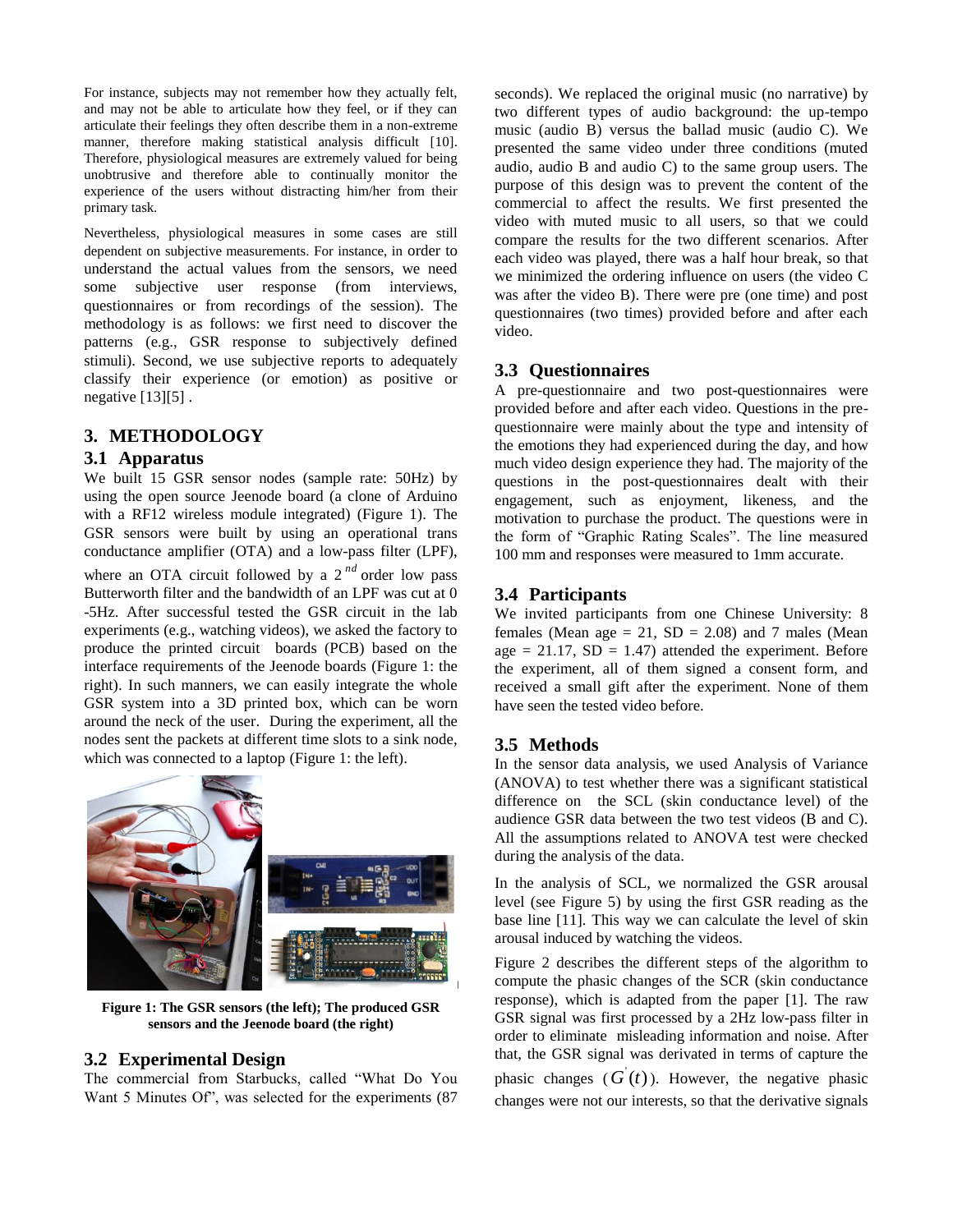was truncated into positive values (Thresholding output:  $G_{+}^{'}(t)$  ) in order to highlight the relevant phasic changes. In the next step, we apply a moving window to compute the mean arousal of the audience at a given window size (window size (W): 3 seconds) with an overlapping (overlapping window size: 2 seconds). Finally, in order to remove the user-dependent part related to the amplitude of the GSR derivative, as it may be varied from one subject to another, we normalized the GSR data by using the sum of subsampled skin response values as a denominator  $(i, j = 1, \ldots, k$ , where k is the number of windows) to calculate the normalized individual mean arousal value (1)  $(n = 1, \ldots, N, N)$ : the number of users).



**Figure 2: Description of the different steps of the algorithm to process the phasic changes of EDA signals.**

$$
G_n(i) = \frac{G(i)}{\sum_{j=1}^k G(j)} = \frac{\int_{W_i} G'_+(t)dt}{\sum_{j=1}^k \int_{W_j} G'_+(t)dt}
$$
\n(1)

In each window k, the mean p value is computed by averaging the p-value of the bilateral Mann-Whitney-Wilcoxon test performed between the latent unknown distribution of  $G_n^i(k)$  $\binom{n}{n}$  (i = 1.....N) and the background noise. In our case, the 10% of computation results with the lowest mean are considered as the background noise [10]. Only an associated value lower than 5% is considered as significantly different from the background noise.

## **4. RESULTS**

#### **4.1 Survey Reports**

All the participants rated high their enjoyment and likeness for both videos (B&C). Moreover, users reported similar attention values during watching, but they found difficult to specify which timing they had the highest attention level, although they understood both videos very well. Based on such results, we obtained general opinions from the viewers about their experience towards the videos: it seems they had a rather fair experience towards the two videos. But if we are unable to understand the user experience during the videos, it is unlikely to help video designers to make an improvement, e.g., Was the length of the videos right designed? Did the logo appear at the right moment? In addition, we could not find any correlations existed between the viewers' reports and the sensor data. This case of non-correlated results has happened in the pas[t \[14\],](#page-3-10) and remains a topic for further discussion. How to best process data and how conscious and unconscious data correlate still needs to be investigated.

#### **4.2 GSR Sensors**

The algorithm performed on the SCR data showed some similarities for the two videos (Figure 3&4), which were consistent to the self-reports (e.g., enjoyment and likeness). The viewers were emotionally stimulated in the beginning, in the middle and towards the end. We labeled the computed significant moments by the red lines in Figure 3. However, In video B, significantly different skin responses appeared in seconds 45, 47, and 79. While in video C these happened in seconds 33, 47, and 75. Nevertheless, the appearance of the logo by the end of the commercial (second 84) did not induce any significantly different skin response. The associated p values related to the significant moments were visualized in Figure 4, and all were plotted with transferred logarithm values. The horizontal red line represents 0.05 significant level, thus the values under the red line can be considered as significant, which can be matched to the significant moments in Figure 3.



**Figure 3: The computed SCR output value: only the moments labeled by the red lines are considered as significantly different SCR value (left: video B; right: video C). The x-axis is the time line of the video, and the y-axis is the normalized output mean GSR value.**



**Figure 4: The computed p values: only the values under the red line are considered significant (<0.05) (left: video B; right: video C). The x-axis is time line of the video, and the y-axis is the transferred logarithm values of p.**

The normalized algorithm on the SCL of GSR data was also coherent with the results of SCR. There is a statistical correlation between the GSR data distribution in the two videos:  $r = 0.72$ ,  $p < 0.01$ , which means that there are some similarities regarding the GSR distribution, as we see in